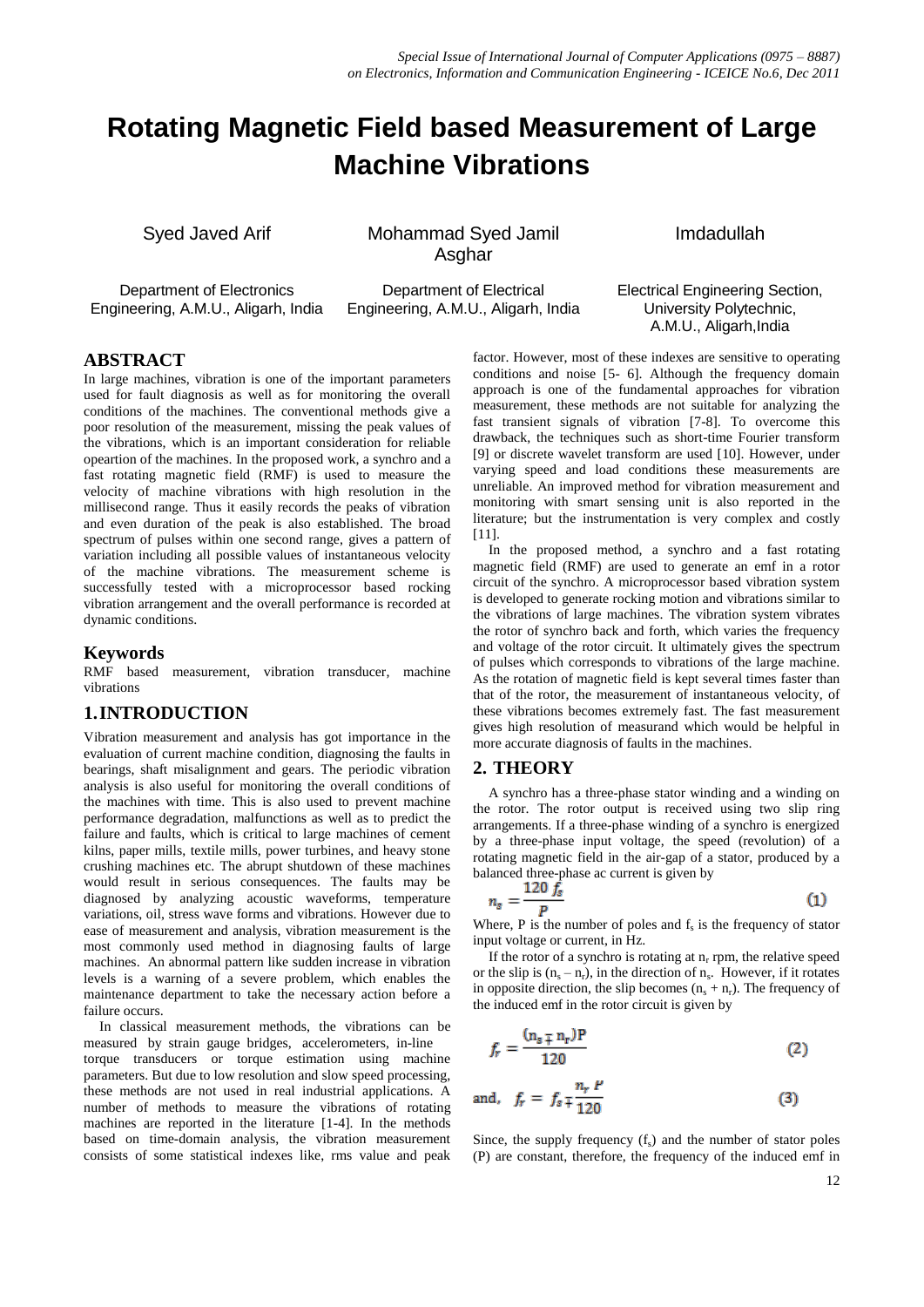the rotor circuit varies linearly with the variation of the rotor speed,  $n_r$ . When the rotor of the synchro (rotating member) is standstill, the synchro acts as a transformer. Therefore the frequency of rotor emf  $(f_r)$ , is same as that of stator  $(f_r = f_s)$ . When the rotor rotates, the frequency is proportional to the slip  $(n_s \nightharpoondown n_r)$ , where  $n_s$  is constant.

# **3.REALIZATION**

In the proposed technique, for the measurement of velocity of machine vibrations, a synchro is used whose rotor is attached with the vibration system (Fig. 1). The three-phase stator winding of the synchro, S is energized by a 100 Hz voltage signal from a stable arbitrary function generator (FG). This signal is supplied to a centre-tapped transformer whose output is applied to a single-phase to three-phase conversion circuit, consisting an RC network (R=100 k $\Omega$  and C = 0.1 $\mu$ F), to generate a balanced three-phase, 100 Hz voltages:  $V_{a1}$ ,  $V_{b1}$ , and  $V_{c1}$  (Fig. 2). These three voltages are attenuated to a value about 100 mV ( $V_{a2}$ ,  $V_{b2}$ , and  $V_{c2}$ ), before feeding into three audio power amplifiers (LM 384N). The outputs of these three amplifiers,  $V_A$ ,  $V_B$  and  $V_C$  (Fig. 3), are applied to the stator winding of synchro, S to produce a sinusoidal signal,  $V_r$  with frequency,  $f_r$  in the rotor winding of synchro (Fig. 4).



**Fig. 1 Microprocessor based vibration generation and measurement setup.**



**Fig. 2 Single-phase to three-phase voltage conversion system.**



**Fig. 3 Measured waveforms**  $V_A$ **,**  $V_B$ **,**  $V_C$  **at the output of power amplifiers (CH#1, CH#2 and Ch#3).**



**Fig. 4 Measured three phase voltages,**  $V_A$ **,**  $V_B$ **,**  $V_C$  **at stator winding of synchro (CH#1, CH#2 and Ch#3). V<sup>r</sup> , f<sup>r</sup> (CH#4).**



**Fig. 5 Measured output of rotor, Vr, f<sup>r</sup> of synchro, S (Ch#4)**  and Output of ZCD,  $V_R$ ,  $f_R$  (Ch#1) at 100 Hz.

# **4.EXPERIMENTAL RESULTS**

Here, to realize large machine vibrations, a microprocessor based lab model is developed. The microprocessor is programmed to vibrate the stepper motor to generate the vibrations in the range of -40 mm/s to +40 mm/s, similar to the heavy machine vibrations. The stepper motor is connected to the rotor of the synchro, S. The vibrations generated by the stepper motor are transmitted to the rotor of synchro. Therefore, the frequency of rotor voltage changes and a pulse train of variable pulse-width is recorded which corresponds to the instantaneous velocity of vibrations. The shaft of the rotor of synchro (S) of the proposed system can be simply attached to heavy machines with a magnet to measure the actual vibrations.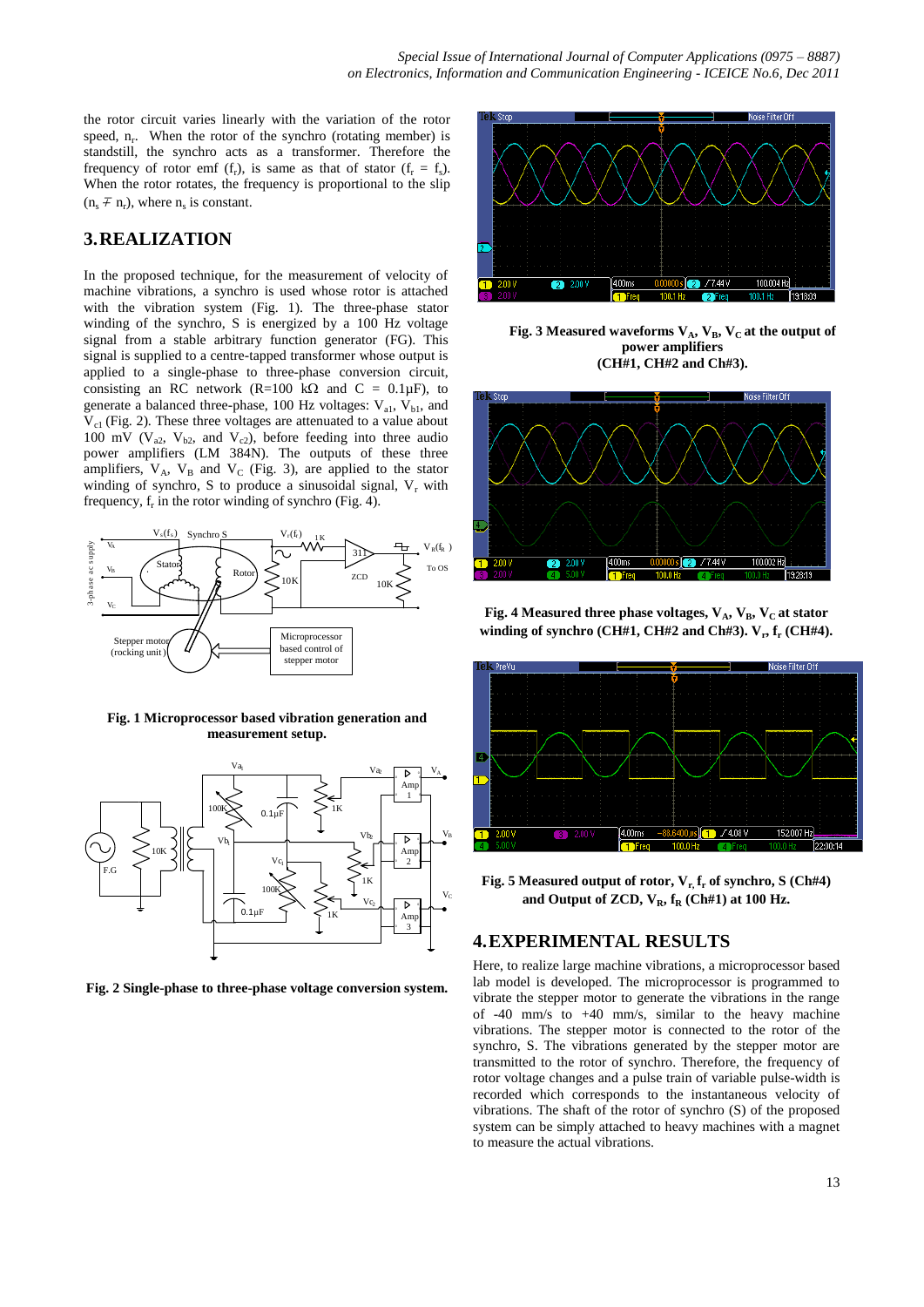#### *A. When the vibration system is stationary*

As long as the vibrating system is stationary, the speed of rotor of synchro, S is zero. The synchro acts as a transformer. The frequency of rotor emf,  $f_r$  is equal to the frequency of stator voltage,  $f_s$ . The signal  $V_r$  is now applied to a fast voltage comparator as a zero crossing detector (ZCD). It produces a rectangular waveform,  $V_R$  of frequency,  $f_R$  where  $f_R = f_r$ , as shown in Fig. 5. The positive going transition (PGT) of signal,  $V_R$  is used to trigger a one-shot mono-stable multi-vibrator (OS) as shown in Fig. 6. It gives an output, Q of a constant positive width equal to 5 ms. The output of gate G-1 remains high as the positive width of signal  $V_R$  is equal to negative width of  $Q'$ . This is also given by

$$
f_r = f_s \frac{n_r P}{120} \tag{3}
$$

where,

 $f_R$  = frequency of signal  $V_R$  at the output of ZCD ( $f_R = f_r$ ).  $T_R$  = time period of the signal  $V_R$  at the input of OS.  $T_{WR_{+}}$  = positive width of the signal  $V_{R}$ .  $T_{\text{WO+}}$  = positive width of signal Q  $T_{\text{WO}}$  = negative width of signal Q<sup> $\prime$ </sup>  $T_{\text{WG}}$  = negative width of the pulse at the output of G-1 Also,  $T_{WG-} = T_{WR+} - T_{WO-}$  $(4)$ 

When the vibrating system is stationary

 $f_R$  =  $f_s = 100$  Hz  $T_R$  = (1/f<sub>R</sub>) = 10 ms  $T_{WR+} = (T_R / 2) = (1/2f_R) = 5$  ms  $T_{\text{WQ}}$  = 5 ms = 0.005 seconds  $T_{WG} = T_{WR+} - T_{WQ}$  $T_{\text{WG}} = 5 - 5$  $T_{WG}$  $= 0$ Therefore output of gate  $G-1=1$ 









#### **Fig. 7 Measured output of ZCD, V<sup>R</sup> (Ch#1), output of OS Q´ (Ch#2), output of gate G-1, TWG- (Ch#3) at 100 Hz and output of synchro Vr (Ch#4) when the vibrating system is stationary.**

#### *B. When the system starts vibrating*

The rotor of the synchro moves back and forth due to its attachment with the vibrating body (stepper motor). The RMF revolves in the air gap at a very fast speed of 6000 rpm for a 100 Hz, 2 pole machine (synchro S). Even a very small angular movement of rotor (one tenth of a radian per second) generates an emf, of frequency,  $f_r$  in the rotor circuit which is higher or lower than 100 Hz. A negative pulse appears within 10 ms, for every instantaneous change in the movement of rotor, whose width is proportional to the velocity of the vibrations (Fig. 8). The associated time period  $T_R$  (or  $1/f_R$ ) and hence the positive width  $T_{WR+}$  of signal,  $V_R$  at the output of ZCD varies instantaneously. The PGT of  $V_R$  triggers OS to produce a signal, Q and its compliment Q´ with stable positive and negative widths of 5 ms ( $T_{WQ+}$  and  $T_{WQ-}$  respectively). When the signals  $V_R$  and  $Q'$  are applied to G-1, a pulse  $T_{WG}$  with a negative width is generated at its output on every trailing edge of signal  $V_R$  as shown in Fig. 8. The width of these pulses depends on the instantaneous speed of rotor of synchro, S (or instantaneous velocity of vibrations of vibrating system) at different instants of time. The pulse with maximum negative width is proportional to peak velocity of vibration  $(V_M)$ . The calculations for the measurement of velocity of vibrations with various parameters are given by.

$$
f_r = f_s \sqrt{\frac{n_r}{120}} \tag{3}
$$

The pulse width T<sub>WG</sub> of instantaneous pulses are given by (4)<br> $T_{WG-} = T_{WR+} - T_{W0-}$  $(4)$ 

$$
T_{WG-} = (1/2f_R) - 0.005
$$
 (5)

$$
f_r = \frac{1}{0.01 + 2T_{WG-}}\tag{6}
$$

From (3) and (6), the instantaneous speed  $n_r$  corresponding to any pulse width obtained at the output of gate G-1 is given by

$$
\frac{1}{0.01 + 2T_{WG-}} = f_s - \frac{n_r r}{120}
$$
 (7)

For, P = 2 and f<sub>s</sub> = 100 Hz, from (7),  
\n
$$
n_r = 6000 - \frac{60}{0.01 + 2T_{WG-}}
$$
\n(8)

The instantaneous velocity (V) of vibrations of the vibrating system is given by<br> $V = \omega r$ 

14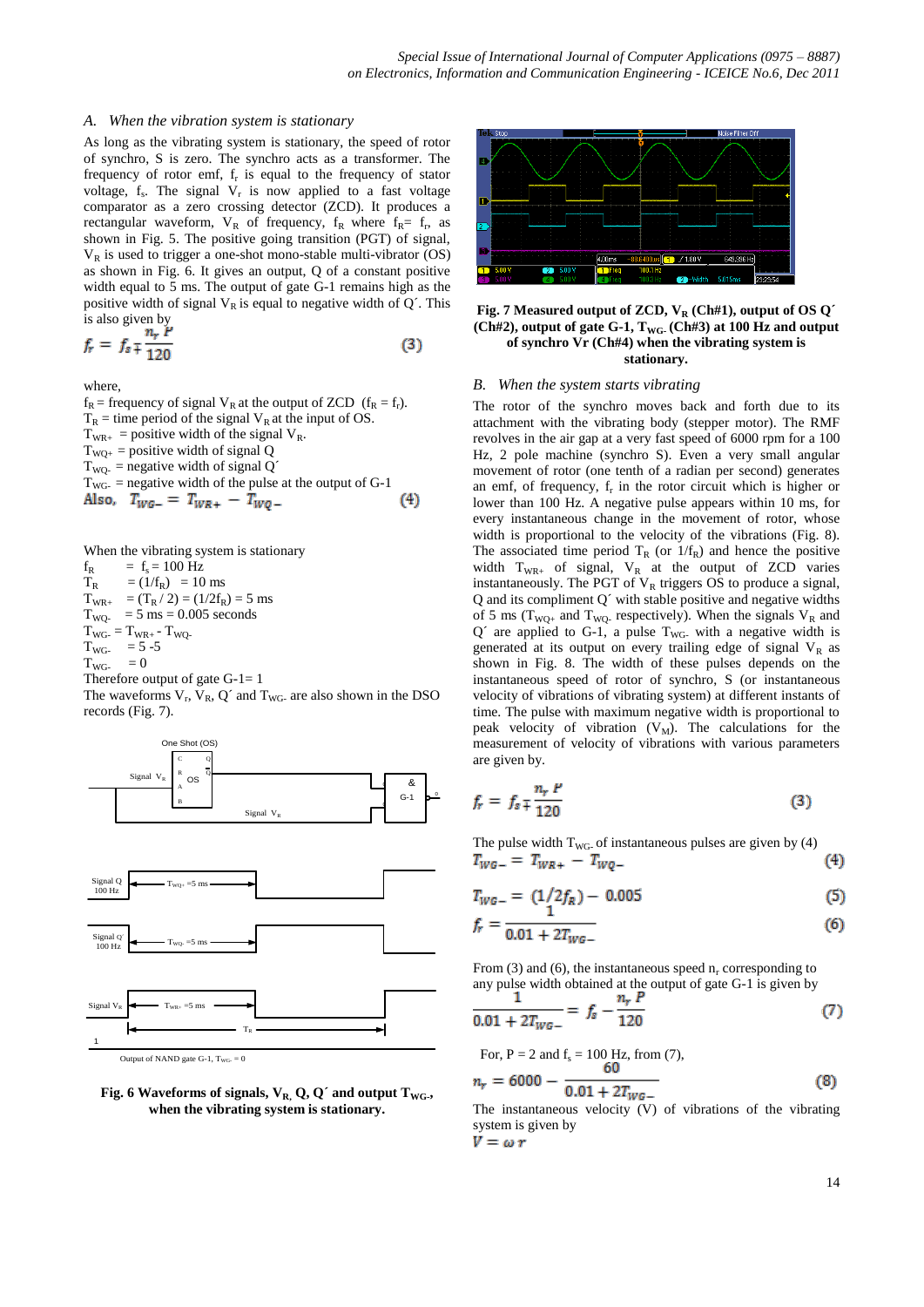$$
V = \frac{2\pi \times n_r}{60} r \tag{9}
$$

where,

 $\omega$  = angular speed of rotor of synchro S in radian per second  $r =$  radius of shaft of rotor of synchro  $= 4$  mm Now from (9), (8) and (10)

$$
V = 0.419 \times n_r \tag{10}
$$

and 
$$
V = 2514.28 - \frac{25.14}{0.01 + 2T_{WG-}}
$$
 cm/sec (11)



**Fig. 8** Waveforms of signals  $V_{R}$ , Q, Q' and output  $T_{WG}$ . **when vibration is started.**

A spectrum with variations of velocity of vibrations is observed and recorded by DSO (Figs. 9 and 10). The results are also tabulated in table 1. It shows a significant variation, even within one second, which is normally not sensed and recorded by the conventional vibration measurement systems. The spectrum of one second provides all possible instantaneous velocity of machine vibrations with 10 ms resolution. Hence the measurement for the pattern of vibrations becomes very fast and accurate for diagnosing the faults in the machines.

When the output of gate G-1 is passed through an averaging circuit and amplifier, a dc voltage is obtained corresponding to the width of these pulses. This directly gives the value of average velocity of vibrations in terms of voltage.



**Fig. 9 Output of ZCD (Ch#1), output of OS (Ch#2) and output of gate G-1 (Ch#3) in Roll Mode at 200 ms.**

## **TABLE 1 RESULTS OF THE VIBRATION MEASUREMENT**

| S.No           | $T_{WG}$ (µs) =        | Velocity of  |
|----------------|------------------------|--------------|
|                | $T_{WR+}$ - $T_{WO}$ . | Vibrations V |
|                |                        | mm/s         |
| 1              | 0                      | 0            |
| $\overline{2}$ | 16.4                   | 8.49         |
| $\overline{3}$ | 32.9                   | 16.63        |
| $\overline{4}$ | 44                     | 22.21        |
| $\overline{5}$ | 54                     | 27.14        |
| 6              | 72                     | 35.96        |
| 7              | 56                     | $-28.12$     |
| 8              | 48                     | $-24.18$     |
| 9              | 38                     | $-19.24$     |
| 10             | 32                     | $-16.26$     |
| 11             | 17                     | $-8.79$      |



Fig.10.a



Fig.10.b



Fig.10.c